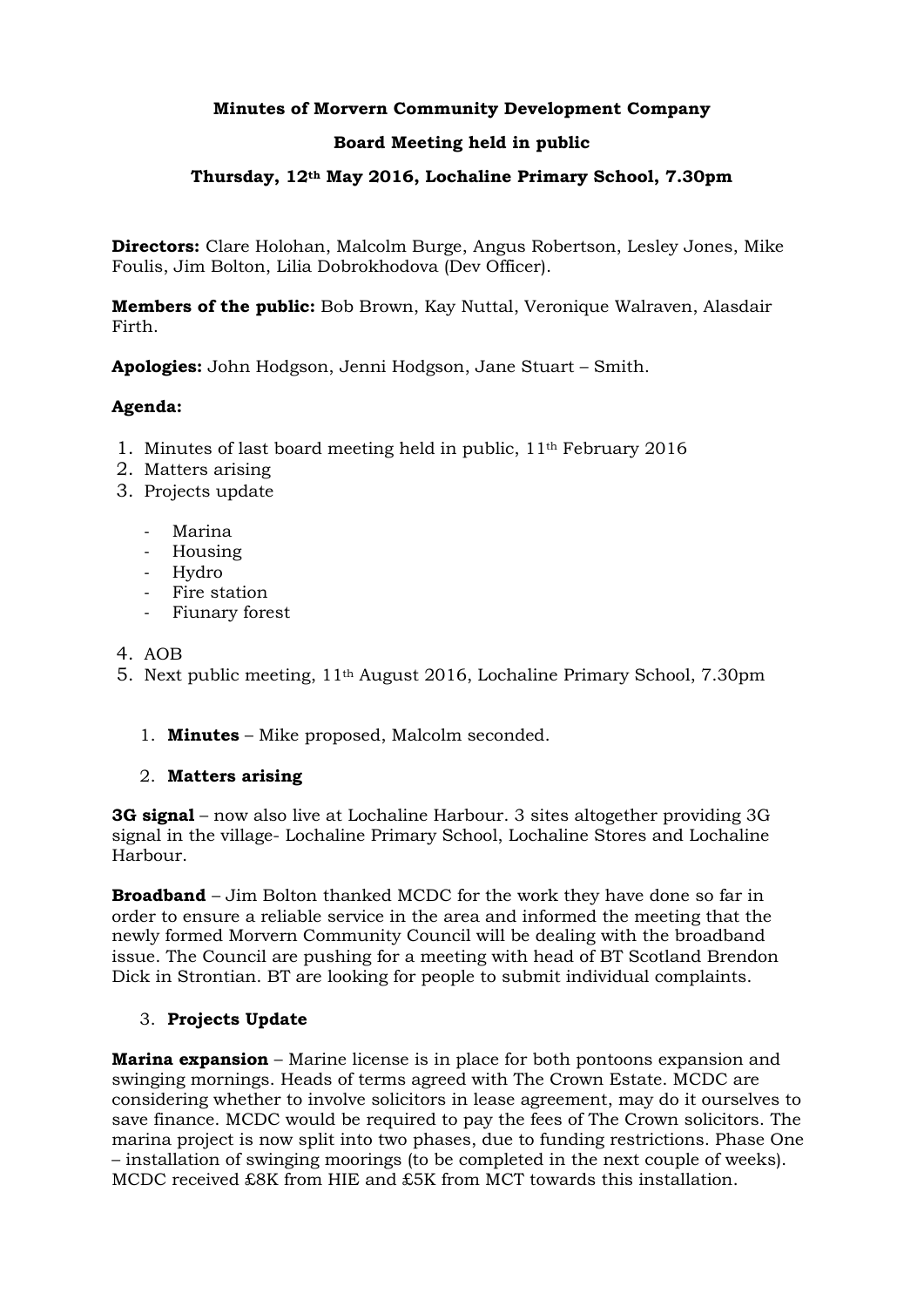MCDC are extending the land lease area with Ardtornish Estate to allow the Morvern Sailing Club to have a presence at Lochaline Harbour. The annual fee would increase to £450.00 Angus to check with the Estate if MCDC could have a "rental holiday" until SSF building is to go up, if this is still on the cards for SSF. MCDC have not heard from SSF since winter 2016 with regard to a possible base at Lochaline Harbour so it is unclear if they wish to go ahead. Planning has been obtained for the proposed building and SSF paid the expenses incurred in connection with this.

Morvern Sailing Club presented MCDC with plans for proposed 3000 tonnes sand infill at Lochaline Harbour to allow for launch of dinghies, additional car parking and potential building for skiff storage and club house. MCDC and Ardtornish are happy for the works to go ahead. Drainage pipes needs to be purchased in order to take surface water away. Malcolm obtained a quotation for 30m of pipe from Travis Perkins (£387.75 + VAT). If Angus does not find the required pipes elsewhere, it was agreed that MCDC would pay for the pipes. MSC is to organise a beach clearing weekend.

The board of MCTC had a meeting, appraisals to be carried out for Harbour Masters. HMs reported a slow start to the season, due to Easter being so early, other marinas are reporting a quiet start too. There are changes happening at Kerrera (reports that it is for sale) and at Marine Resource Centre in Barcaldine (becoming a Marine Harvest fish farm)

Member of the public thanked MCTC for providing a rubbish bin at the pontoons car park.

**Housing** – planning application for both sites has been submitted in February 2016. Consultation period is now over. Planners require MCDC to carry out a flood risk assessment of both sites. After some negotiation, the planners have reduced the scope of the assessment required. The quotation for the work is  $\pounds1,800.00 +$ VAT. It is not a requirement that flood risk assessment is carried out by a specialist contractor, Malcolm and Angus will look into doing the assessment in house. Lilia to email all relevant documentation to both. If M and A decide that it is too complex to do in house, then external specialist would be used.

MCDC now purchased the land from Forestry, Ardtornish and private individual. MCDC are still to complete the "land swap" with the neighbouring property at the former forestry site in order to make gardens for affordable houses bigger and allow the neighbouring property to have their rodding point and drains on their land.

Lilia sent a press release to The Oban Times in order to inform the readers on the progress with the housing project. The press release was heavily edited and focused on seeking finance for realisation of the project rather than the benefit to the community. This is disappointing. Lilia will send the same press release to De tha Dol? for better local coverage.

Lilia to look into Heritage Lottery Funding for heritage centre bit of the community building on the site of the Old Scout Hut.

Jim Bolton requested a copy of drawings for MCC and noted that there were no objections from MCC. Lilia to print off a copy for MCC. A copy of the planning applications and drawings for both sites is also available at Morvern Post Office.